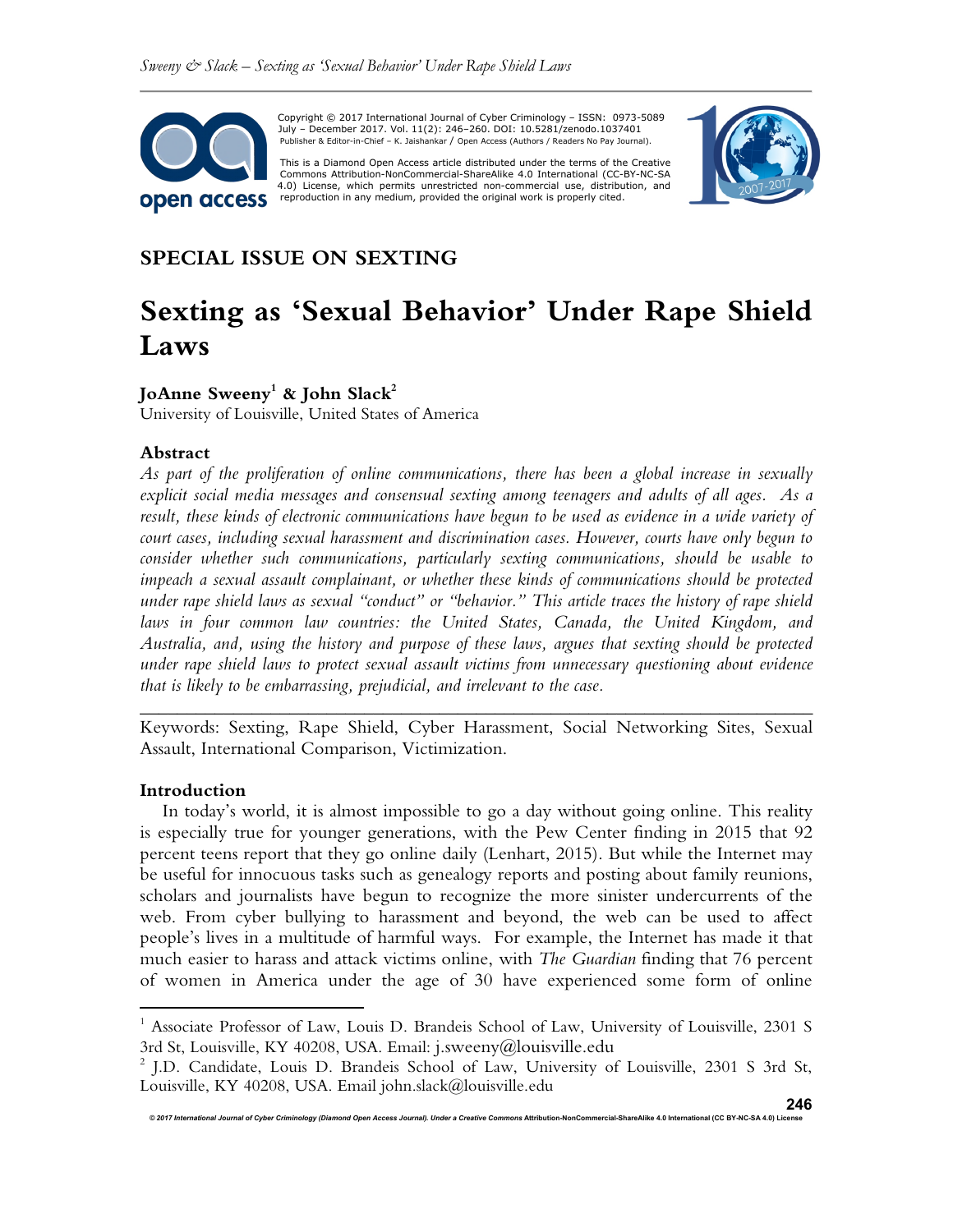

harassment (Hunt, 2016). Cyber-harassment and similar crimes are also global phenomena; a 2014 EU study revealed that one in ten women surveyed reported they had experienced at least one instance of cyber-harassment since the age of 15 (European Agency for Fundamental Rights, 2014).

But perhaps the most disturbing aspect of this trend is how courts around the world have begun to admit electronic evidence that is to be used to attack a sexual assault victim's credibility at trial. The use of evidence of a sexual assault complainant's prior sexual history has been controversial for decades. As early as the 1970s, scholars have criticized rape trials by noting that "the ordeal faced by the complaining witness" in these trials and have argued that the traumatic experience of being put on trial as a victim "is one of the reasons rape is such an under-reported crime" (Rudstein, 1976).The Bureau of Justice Statistics has found that from 1992 to 2000, "[o]nly 36 percent of rapes, 34 percent of attempted rapes, and 26 percent of sexual assaults were reported" (National Institute of Justice, 2010). While the reasons for not reporting varied, the Bureau's study found that common reasons included "shame, embarrassment, or desire to keep the assault a private matter", "[f]ear of not being believed or of being accused of playing a role in the crime", and "[l]ack of trust in the criminal justice system."

To ameliorate this trend, legislatures across began adopting legislation to encourage victims to report these kinds of crimes and prevent defendants from attacking victims at trial. Perhaps the most well-known type of legislation created to protect sexual assault victims is rape shield laws, which are laws that are meant to protect rape victims' privacy and prevent defendants from using evidence of a victim's previous sexual history to impeach their testimony (Janzen, 2015). The purpose of such laws are to "to safeguard the alleged victim against the invasion of privacy, potential embarrassment and sexual stereotyping that is associated with public disclosure of intimate sexual details and the infusion of sexual innuendo into the fact-finding process. By affording victims protection in most instances, the rule also encourages victims of sexual misconduct to institute and to participate in legal proceedings against alleged offenders."

A growing number of nations have implemented these kinds of protections for sexual assault victims, but for the purposes of this paper we will focus on four common law jurisdictions that have adopted formal rape shield laws: the United States, Canada, the United Kingdom, and Australia. This article will explore how these three countries adopted their current rape shield legislation while also briefly noting what some other countries have done or are doing to protect victims of sexual assault at trial. Next, the article will delve into how sexting and other forms of social media have been used as evidence at trial in sexual assault and other related cases. Finally, this article will show how this kind of evidence has been handled by jurisdictions that have different kinds of rape shield laws, highlight remaining issues, and argue that sexting should be considered sexual behavior that is protected by rape shield laws.

## **Rape Shield Laws in Varying Jurisdictions**

Common law jurisdictions are distinct from their civil law counterparts due mainly to the adversarial nature of their trials and the ability of their judges to make law (Capowski, 2012). Common law systems therefore structurally lend themselves to harsh questioning of witnesses in the interests of presenting a vigorous defense. The judicial discretion inherent in common law systems also allow judges wide latitude in what kinds of evidence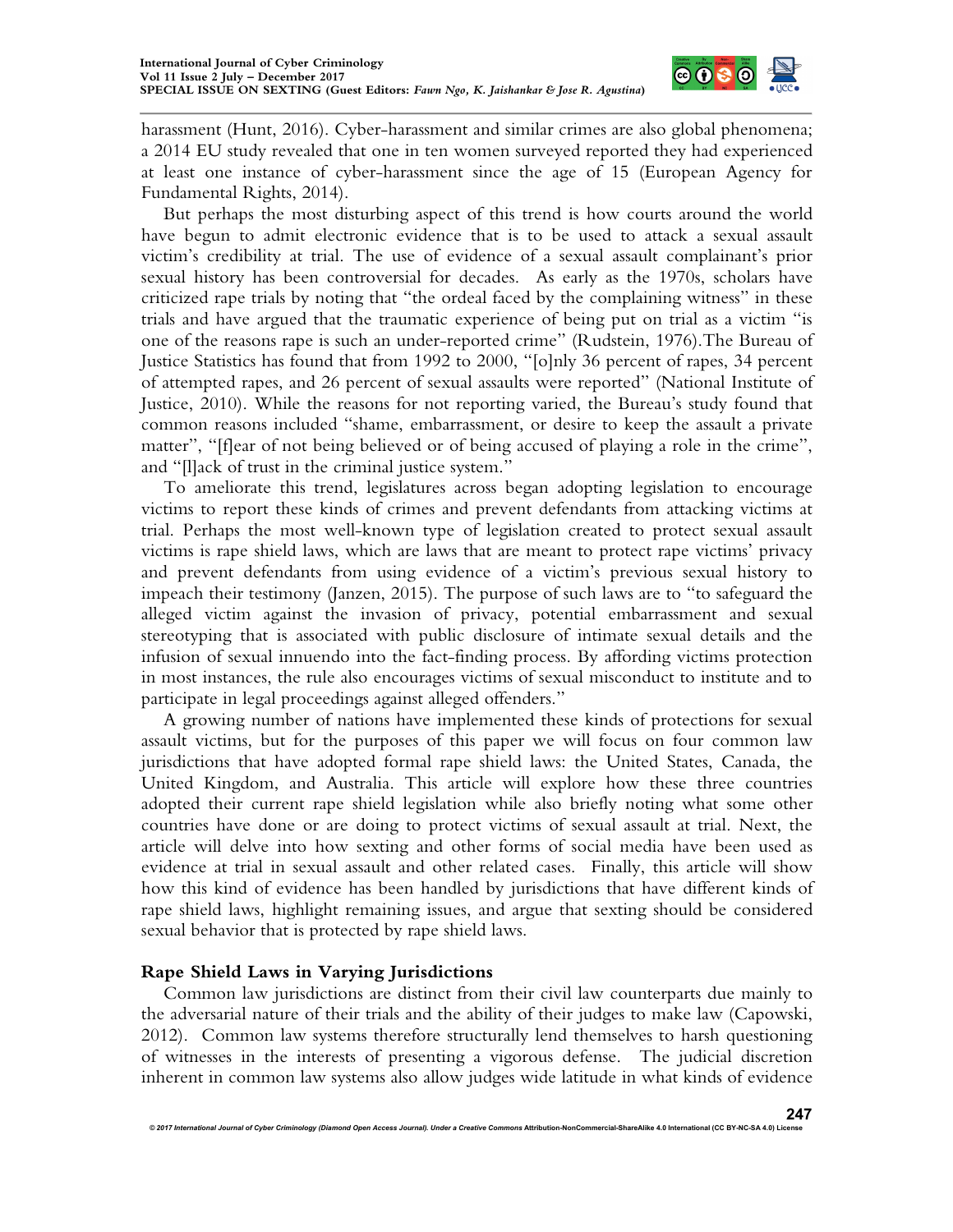they will allow, typically with a requirement that the evidence not unduly prejudice the jury against one party or another. These competing values – a vigorous, adversarial defense, judicial discretion, and the exclusion of overly prejudicial evidence – are all an essential part of understanding the history of rape shield laws in common law countries, particularly those that come from the British tradition. In addition, as shown below, European civil law countries and other jurisdictions have also grappled with rape shield laws and arrived at their own unique solutions.

### *1. United States*

 $\overline{a}$ 

Despite America's passage of rape shield legislation, its treatment of sexual assault victims has been, and even continues to be, less than ideal. In the early colonial days of America, many British common law concepts were transferred to the new nation (Anderson, 2002).British common law and, thus, by extension, American common law, required prosecutors to prove three elements to convict a defendant of rape: "vaginal intercourse, force, and nonconsent" (Capers, 2013). However, prosecutors were also required to prove that the victim had used utmost resistance to fight off the defendant. To that end, defendants were allowed to bring in evidence of a victim's prior unchaste conduct because courts often found that it was "more probable that an unchaste woman would assent to such [a sexual] act (*People v. Collins*, 1962)." Thus, while most courts prohibited the use of propensity evidence generally, they made an exception to this common law rule for rape cases (Galvin, 1986).<sup>3</sup>Courts reasoned that this exception was justified because "[t]his class of evidence is admissible for the purpose of tending to show the nonprobability of resistance upon the part of the prosecutrix; for it is certainly more probable that a woman who has done these things voluntarily in the past would be much more likely to consent than one whose past reputation was without blemish, and whose personal conduct could not truthfully be assailed (*People v. Johnson*, 1895)."

Courts also allowed this kind of evidence in rape cases because of a societal belief that unchaste women were prone to making false rape accusations that threatened the man's reputation and place in society (Smith, 1997). To ensure that such accusations were not made, American courts viewed unchaste women as being less trustworthy (Tanford & Bocchino, 1980). Due to this rule, it was often easier to introduce evidence about a victim's sexual background than it was to introduce evidence about the defendant's history (Capers, 2013). Therefore, in order for a woman to have any chance at a successful prosecution, she would be forced to model "herself on an ideal of sexual virtue and feminine modesty" (Anderson, 2002). However, this reasoning did not apply to men because, as one Missouri court noted, "[i]t is a matter of common knowledge that the bad character of a man for chastity does not even in the remotest degree affect his character for truth, when based upon that alone, while it does that of a woman" (*State v. Sibley*, 1895). Thus women alone were often put on trial alongside their attackers, which contributed to the historic underreporting of sexual assault in America (Smith, 1997).

<sup>&</sup>lt;sup>3</sup>See also Tanford and Bocchino, 1980 ("courts reasoned that most women were virtuous by nature and that an unchaste woman must therefore have an unusual character flaw. This character trait had caused her to consent in the past (when, obviously, a "normal" woman would never have consented) and made it likely that she would consent repeatedly."). Similarly, if woman became pregnant, her assailant would not be charged with rape because courts believed that a woman could not conceive unless she consented to the sexual encounter (Sweeny, 2014b).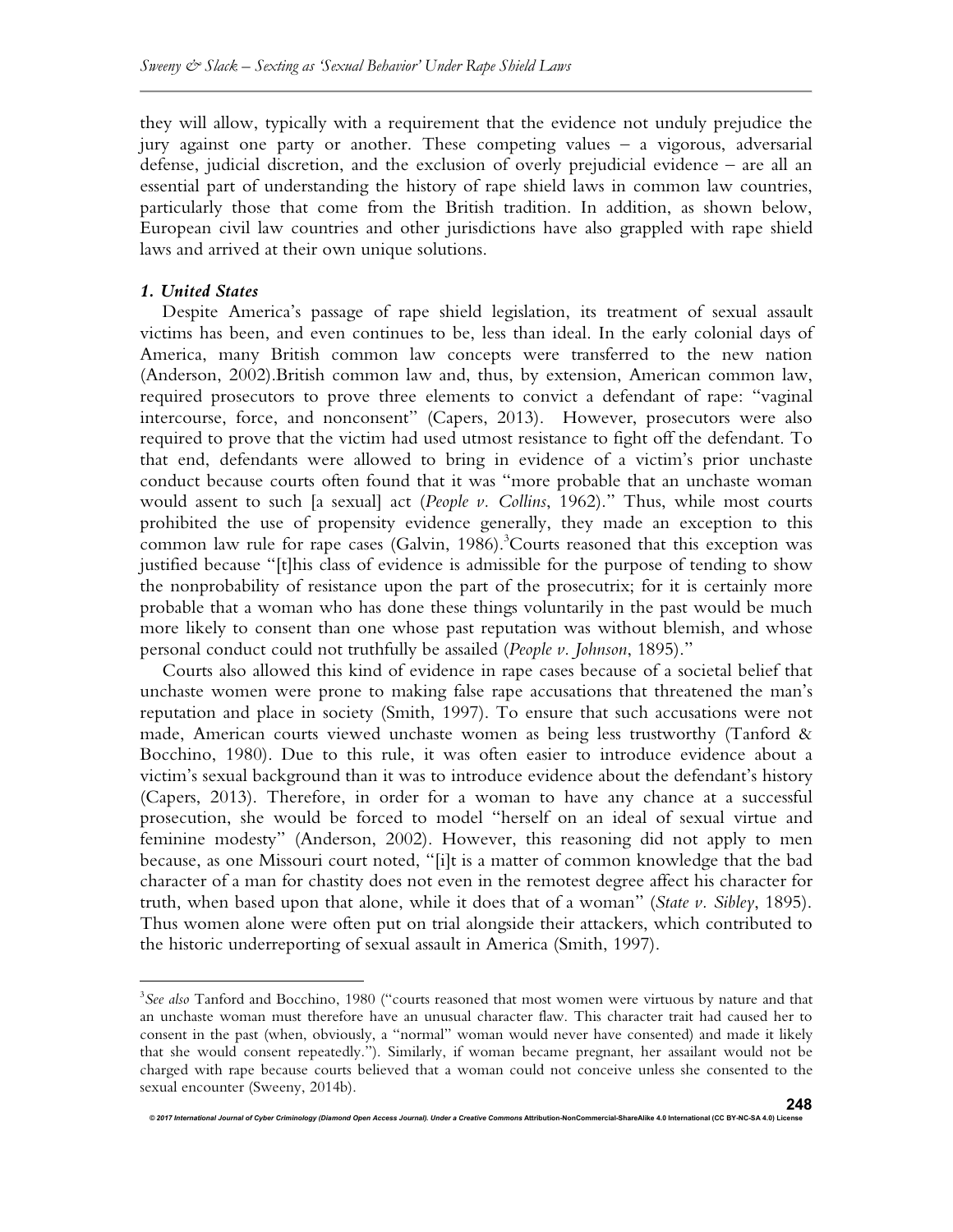

This trend continued on for years until the 1970s when feminist groups and law enforcement groups worked together to reform the rules of evidence (Loewen, 2015). These groups managed to persuade Congress to pass legislation to regulate what kinds of evidence can be admitted in sexual assault cases to better protect victims from harassment and humiliation at trial and to encourage victims to report these crimes and testify at court (Galvin, 1986). The most important product of these efforts resulted in the passage of Federal Rule of Evidence (FRE) 412 (Loewen, 2015). Under FRE 412, evidence of a rape victim's sexual predisposition or history is not admissible unless it includes: specific acts of sexual conduct to prove the defendant did not commit the sexual assault, specific acts of sexual conduct between the victim and the defendant to show consent, or "any evidence whose exclusion would violate the defendant's constitutional rights" FRE 412 also prevents any of this evidence from being admitted at trial unless the evidence's probative value outweighs any unfair prejudice to the victim (FRE 412).

Individual states later adopted their own versions of FRE 412, resulting in every state adopting some form of rape shield legislation to protect victims of sexual assault (Maggard, 2005), though how the states interpret these laws do vary (DaSilva, 2008). Scholars such as Galvin usually categorize these varying laws as follows: (1) the "Michigan model," which is the strictest model and limits admission of evidence about sexual conduct barring a few limited exceptions, (2) the "Texas model," which allows judges a large amount of latitude to determine whether the probative value of the evidence outweighs its prejudicial harm,(3) the "federal model," which follows the Michigan model except it has a catch-all provision allowing for such evidence when it is "constitutionally required", and (4) the "California model" which only allows evidence of sexual conduct to be admitted if it is being used to prove consent or determine credibility"(Maggard, 2005). Different approaches therefore give judges different levels of discretion, with some models allowing judges the discretion to admit evidence if it not unduly prejudicial or if it is constitutionally required.

## *2. Canada*

Prior to rape shield laws being introduced in Canada, a woman complainant's sexual reputation was routinely put on display and her prior sexual conduct could be questioned by the defense (Tang, 1998). According to Canadian courts, a woman's prior consent to sexual intercourse with a man other than the defendant was important evidence in establishing her consent. In addition, a woman's testimony, even though under oath, was not trusted and her testimony alone could not be used to convict in sexual assault cases. In 1983, Canada's Criminal Code was amended to restrict the use of evidence of the victim's prior sexual behavior, but those provisions were struck down as unconstitutional by the Supreme Court of Canada in the 1991 case *R v. Seaboyer*. According to the Canadian Supreme Court, Section 146 of the Criminal Code was too rigid and it therefore violated the defendant's right to a fair trial under Sections 7 and 11(d) of the Canadian Charter of Rights and Freedoms.

In response to *Seaboyer*, the Canadian Parliament created section 276 of the Canadian Criminal code, which gives judges discretion to determine the relevance of sexual history evidence. However, according to the statute, the evidence cannot be admitted to support an inference that the victim is more likely to have consented, or that her testimony "is less worthy of belief" (Dublin Rape Crisis Centre, 1998). On the other hand, judges can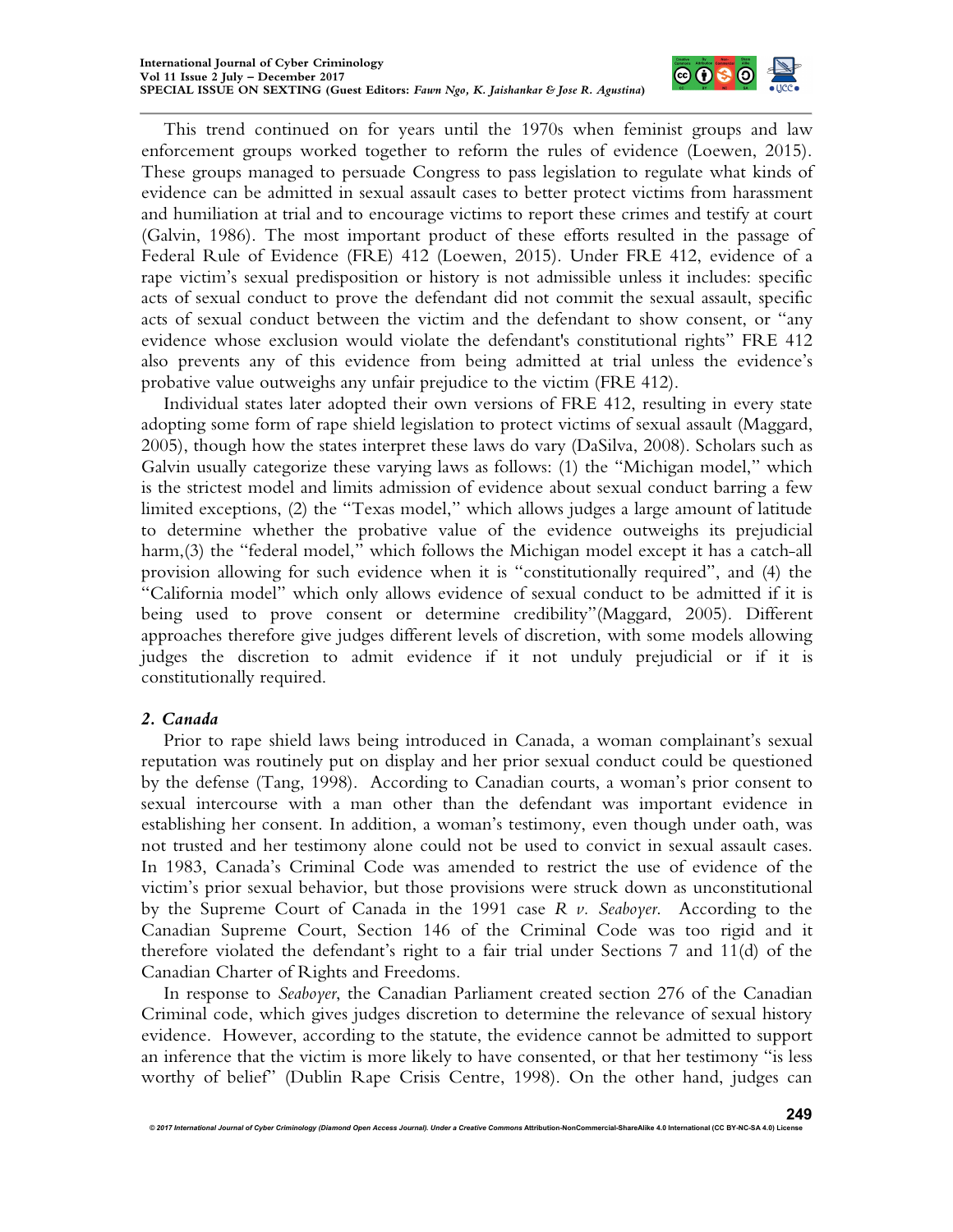allow evidence of prior sexual behavior if it relates to "a specific instance of sexual activity" that is relevant to an issue to be proved at trial, as long as the evidence has "significant probative value that is not substantially outweighed by the danger of prejudice to the proper administration of justice." Accordingly, Canada does place substantial restrictions on evidence concerning a victim's sexual history but still allows judges to determine what evidence is relevant and probative enough to be admitted.

#### *3. United Kingdom*

Unsurprisingly, as in the United States and Canada, the United Kingdom's legal system has historically mistrusted a woman's statement that she was raped (Bain, 2010).Indeed, British courts often admitted evidence concerning a victim's sexual history that was "used to discredit the complainant, influence findings on consent and subject the complainant to humiliation and distress" (Thomson Reuters Foundation, 2015).

Some efforts were made in the 1970s to protect victims: section 2 of the Sexual Offences (Amendment) Act 1976 excluded sexual history evidence, unless the judge determined that it would be "unfair to the defendant to exclude it." However, the vagueness of the term "unfair" left much discretion to the judge, with the result being that sexual history evidence was routinely admitted in sexual assault trials (Winter, 2004). Consequently, concerns were raised in the 1970s about the prejudicial effect this evidence had in these cases and, in 1999, the Youth Justice and Criminal Evidence Act was passed to further limit the admission of such evidence.

Section 41 of the Youth Justice and Criminal Evidence Act 1999 originally allowed sexual history evidence only if it was directly relevant to the case. However, the House of Lords later ruled in *R v. A(Complainant's Sexual History)* that, under the United Kingdom's Human Rights Act, judges must allow such evidence if failure to do so would deprive a defendant of a fair trial. This fair trial requirement reintroduced judicial discretion, giving judges the ability to allow evidence of victims' sexual history, sometimes including statements the victim made about her sexual history to the defendant or others. For example, *R v. W* allowed evidence of complainant's "previous statements or complaints about [her] sexual behavior" if there is evidence that those statements were false because those statements relate to the complainant's credibility.<sup>4</sup> Otherwise, such statements should not be allowed under section 41. Accordingly, in the United Kingdom, if a "complainant's sexual past could have affected the defendant's belief in consent, section 41 is powerless to prevent complainants from a humiliating inquiry" (McEwan, 2006).

Moreover, despite the improvements made in the Youth Justice and Criminal Evidence Act 1999, as reported in *The Guardian*, controversy has surrounded the legislation because, since its passage, numerous courts have failed to enforce it (Travis, 2017). According to *The Guardian*, a2015-16 study by the Northumbria court observers panel "found questioning of the prior sexual conduct of the victims in 11 cases" out of thirty cases observed. Due to this lack of enforcement, legislators in the House of Commons recently attempting to adopt a rape shield like law to better protect victims of sexual assault and encourage women to report said crimes. The Sexual Offences (Amendment) Bill 2016-17 contained "measures to protect sexual assault victims who are attending school or college, place limits on the disclosure of a victim's name by police to a

© 2017 International Journal of Cyber Criminology (Diamond Open Access Journal). Under a Creative Commons Attribution-NonCommercial-ShareAlike 4.0 International (CC BY-NC-SA 4.0) L

 $\overline{a}$ 

<sup>4</sup> *See also* R v. T; R v. H, [2002] All ER 683.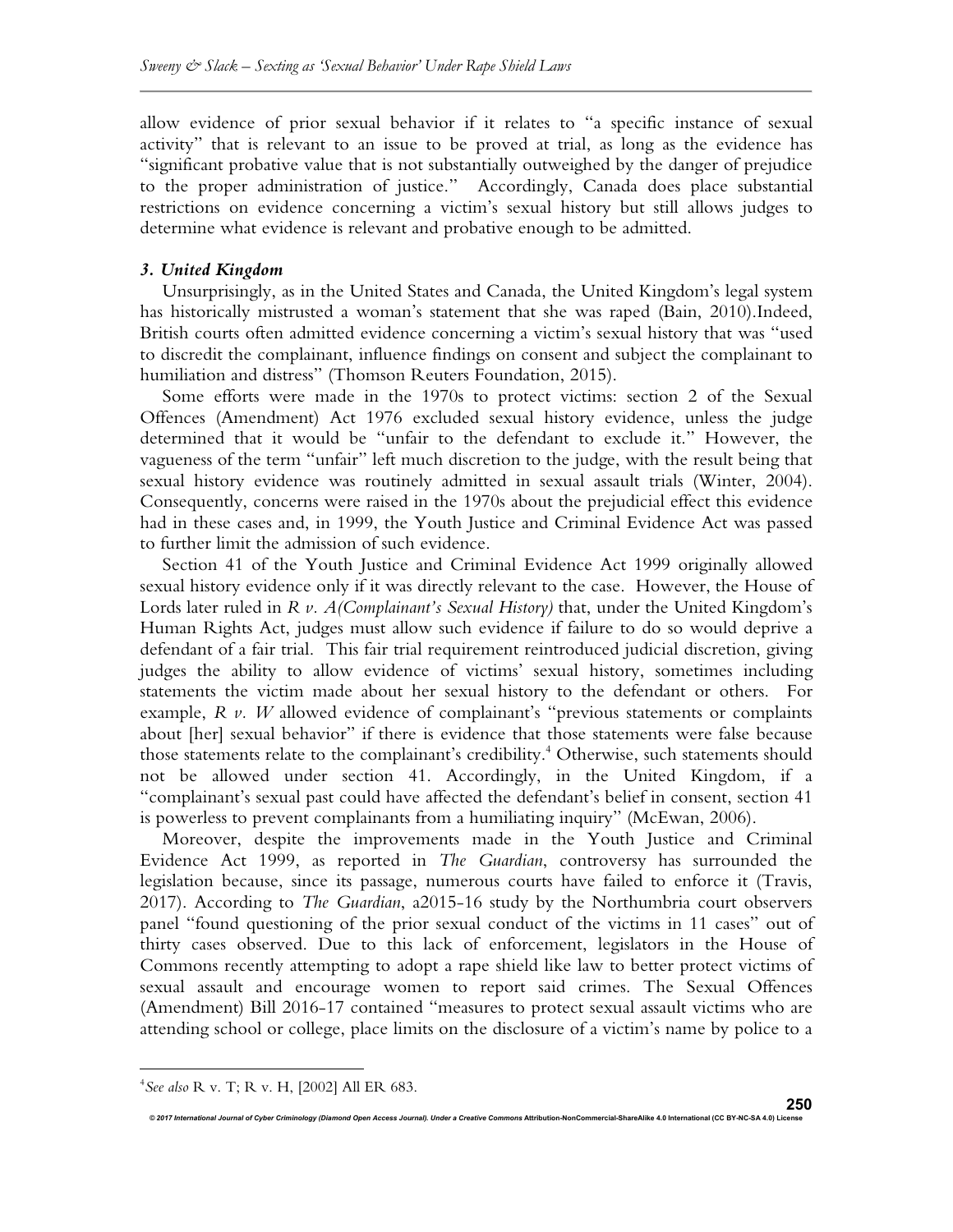

rapist the victim does not know, and extend the range of offences that can be referred to the court of appeal for unduly lenient sentences." While the bill had support from numerous parties, it fell due to the dissolution of Parliament on May 3, 2017 in anticipation of the General Election (UK Parliament, 2017). It is unclear whether the bill will be reintroduced when Parliament reconvenes.<sup>5</sup>

## *4. Australia*

As in other common law countries, since the 1970s and 1980s, Australia has been amending its laws to restrict or even eliminate questions about a victim's sexual history or reputation in sexual assault cases (Kennedy, et al., 2012). The aim of these reforms is to reduce the trauma victims feel when going through a trial and being questioned on the stand. Today, almost every jurisdiction in Australia prohibits the introduction of evidence of the complainant's sexual reputation, with one jurisdiction allowing such evidence to be admitted with the court's permission. Section 41 of the Commonwealth Evidence Amendment Act 2008 now states that a court "must disallow" any question put to a witness if the court believes it is improper, which includes questions the court deems humiliating or insulting. Australia has also instituted other reforms aimed at assisting victims, including allowing the victims to bring a person of their choice with them for emotional support, and allowing victims to testify via closed circuit television so they do not have to see their alleged assailant.

Unfortunately, judicial discretion has apparently undermined many of the reforms Australia has attempted to impose. Under section 53 of the Evidence (Miscellaneous Provisions) Act 1991, judges have the discretion to allow evidence of the complainant's prior sexual history if the judge deems it "relevant to the facts at issue" or the victim's credibility. Even the laws requiring judges to disallow improper questions still allow the judge to determine whether the question is, in fact, improper, and such determinations are subject to rape myths and other misconceptions of sexual assault and sexual assault victims. Accordingly, scholars report that sexual reputation evidence is still routinely allowed through creative lawyering, particularly in cases where the victim and the assailant had a prior relationship (Kennedy et al., 2012).

## *5. Other Jurisdictions*

Common law jurisdictions that follow the British tradition are not the only ones who have instituted rape shield laws. As part of feminist reform movement of the 1970s, civil law and other jurisdictions have adopted their own legislation to govern sexual assault cases. Several countries within the Council of Europe have passed laws that restrict, to various degrees, the use of evidence of a victim's prior sexual history. For example, in Spain, Finland and Sweden, judges are either allowed or required to exclude such evidence, either because it violates the victim's right to privacy or because the judge deems it irrelevant. Notably, all of these countries rely on the discretion of their judges,

 $\overline{a}$ <sup>5</sup> Legislation in Scotland has taken a similar, and more successful, path. Section 36 of the Law Reform (Miscellaneous Provisions) (Scotland) Act 1985 attempted to limit the introduction of a victim's sexual history into evidence but, due to the wide discretion given to judges to admit the evidence in the interests of "fairness," research showed that the law was largely being ignored. In response, the Scottish Parliament passed the Sexual Offences (Procedure and Evidence) (Scotland) Act 2002, which provides stricter rules to discourage the use of evidence regarding the victim's sexual history (Bain, 2014).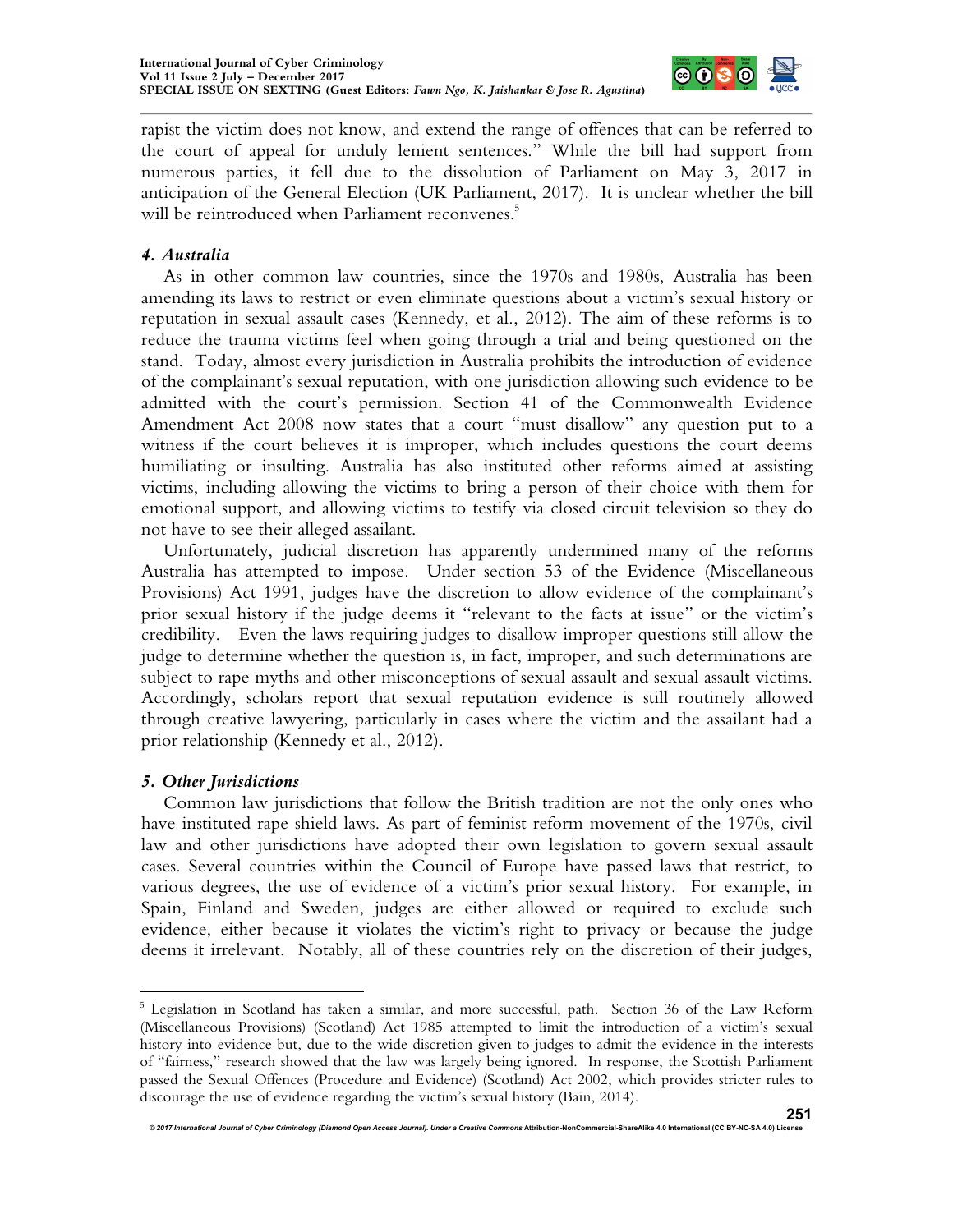which, as discussed above, may leave the door open to intrusive and ultimately irrelevant questioning on deeply personal matters (The Dublin Rape Crisis Centre, 1998). In contrast, in Austria, victims are not required to answer questions regarding their prior sexual acts, while, in Croatia, a 2009 law guarantees the right to privacy to victims and, specifically, a victim's prior sexual behavior and sexual preferences cannot be used as evidence (Radacic & Turkovic, 2010).

Outside of Europe, there is similar variance in laws that protect victims of sexual assault at trial. For instance, in 2009, Japan created a lay judge system where "six randomly selected voter registrars and three professional judges decide on the adjudication of serious crimes" including rape resulting in injury or death (Suzuki, 2016). This reform increased citizen participation in these cases, and has helped lead to harsher penalties for convicted rapists and increased "[k]nowledge of sexual violence, particularly of victims, [which] may contribute to an improved image of these victims and more importantly, improved treatment by society at large."

India also instituted reforms, as previously India's legal system allowed defense attorneys to question victims about their sexual history to prove that the victim had consented to the sexual act (Thomson Reuters Foundation, 2015). In fact, under the Indian Evidence Act of 1872 § 155(4) "when a man is prosecuted for rape or an attempt to ravish, it may be shown that the prosecutrix was of generally immoral character." However, over time, these laws were amended to better protect women in these cases and, after the infamous Nirbhaya Rape case in 2012 (Indian Express, 2017), the resulting international controversy prompted the passage of the Criminal Law Amendment Act of 2013. The law amended previous Acts to establish that "evidence of the character of the victim or of such person's previous sexual experience with any person shall not be relevant on the issue of such consent or the quality of consent" (Thomson Reuters Foundation, 2015). Thus, while evidence of a victim's previous sexual history could be admitted for other reasons, the current law prevents defendants from using such evidence to attack a victim's character.

South Africa has also passed legislation to govern a complainant's testimony in sexual assault cases. Similar to India and other nations, before 1989, a defendant in a sexual assault case could introduce evidence about a victim's sexual history to attack their character (Thomson Reuters Foundation, 2015).Section 227 of the Criminal Procedure Act was amended to prevent a defendant from introducing evidence concerning a victim's sexual history unless the court deemed the evidence was relevant or the prosecution previously introduced evidence about the issue. Thus, as the court found in *S v Zuma*, evidence concerning sexual history can be introduced when it is "aimed at the investigation of the real issues in this matter and . . . [is] fundamental to the accused's defence." This reform stands in contrast to other countries such as Singapore, which still allows the courts to have great discretion in admitting a victim's sexual history if it could be used to prove the victim's state of mind or is relevant to the case (Thomson Reuters Foundation, 2015). Likewise, Pakistan still allows impeachment of a victim's character in a case of sexual assault but prevents admission of any evidence illustrating the defendant's bad character "unless evidence has been given that he has a good character, in which case it becomes relevant."

The variety of rape shield laws show that countries are still trying to balance protecting victims and preserving the defendant's right to a fair trial. Overwhelmingly, these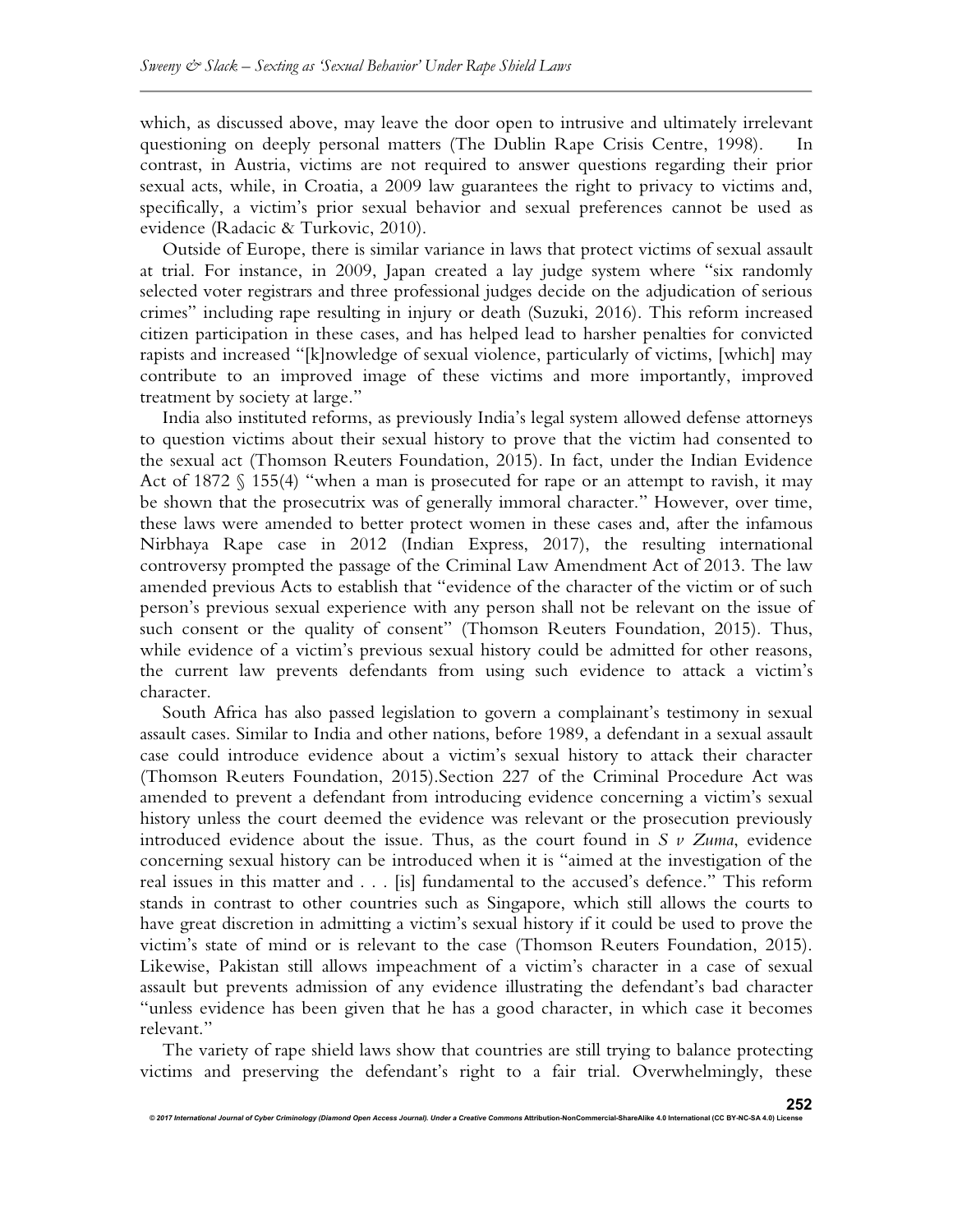

evidentiary issues are left to the judge to decide, with varying restrictions. Judicial discretion is therefore still the key issue in these cases. As discussed below, the emerging issue of electronic evidence highlights the potential pitfalls of giving judges too much discretion over a new, modern kind of evidence.

#### **The Evolution of Social Media and Electronic Communications as Evidence**

Technology has changed the ways in which people live their everyday lives and, as a result, courts across the world have been forced to adjust to this societal shift. Consequently, evidence from the web and other electronic sources has become more valuable at trials due to the abundance of personal information attorneys can find regarding litigants and other witnesses in a case (Diss, 2013). This trend has resulted from the fact that more people, especially younger generations, spend more time on the web, with the Pew Research Center reporting in 2017 that "69% of the public uses some type of social media" (Pew Research Center, 2017). This trend is not just limited to the United States; an estimated 2.34 billion people across the world accessed social media sites regularly in 2016 (eMarketer, 2016).

The web has also assisted lawyers and courts. For example, a study by the American Academy of Matrimonial Lawyers had found that, in 2010, 81 percent of attorneys had used evidence from social media sites in their cases (Browning, 2017).And across the world the courts themselves have employed the Internet to fulfill their own duties, such as when the Australian Capital Territory Supreme Court became the first court to ever deliver a summary judgment verdict via Facebook and with the United Kingdom even issuing an injunction through Twitter.

As social media and other electronic evidence have come into more common usage, courts have struggled with fitting this kind of evidence within traditional evidentiary rules and standards. Scholars have argued that electronic evidence should be broadly admissible in sexual harassment and discrimination cases "[b]ecause social media sites record interactions with others over time, social media may also help plaintiffs seeking to prove crimes that involve a long pattern of behavior such as stalking, cyber bullying, or harassment" (Diss, 2013). A landmark case in this field has been *Equal Employment Opportunity Commission v. Simply Storage, LLC*, in which the court found that evidence from social media sites such as Facebook were discoverable as long as they fulfilled the relevancy requirements under the Federal Rules of Evidence. However, in another sexual harassment case, *Mackelprang v. Fidelity National Title Agency of Nevada, Inc*., the court referred to FRE 412 by allowing only social media evidence specifically concerning the plaintiff's sexual harassment claim and barring admission of private MySpace messages that the plaintiff had sent before working for the defendant.

Numerous courts have made similar verdicts in sexual harassment cases, ruling that evidence of a plaintiff's off-duty sexual conduct with third parties is generally not admissible due to the fact "[t]he courts applying Rule 412 have declined to recognize a sufficiently relevant connection between a plaintiff's non-work related sexual activity and the allegation that he or she was subjected to unwelcome and offensive sexual advancements in the workplace" (*Mackelprang v. Fidelity National Title Agency of Nevada, Inc.*, 2007). However, this reasoning has not been universally followed and the permissive language of FRE 412 has allowed many judges to exercise their own discretion and admit evidence that unduly prejudices the jury against the plaintiff (Diss, 2013). Moreover, the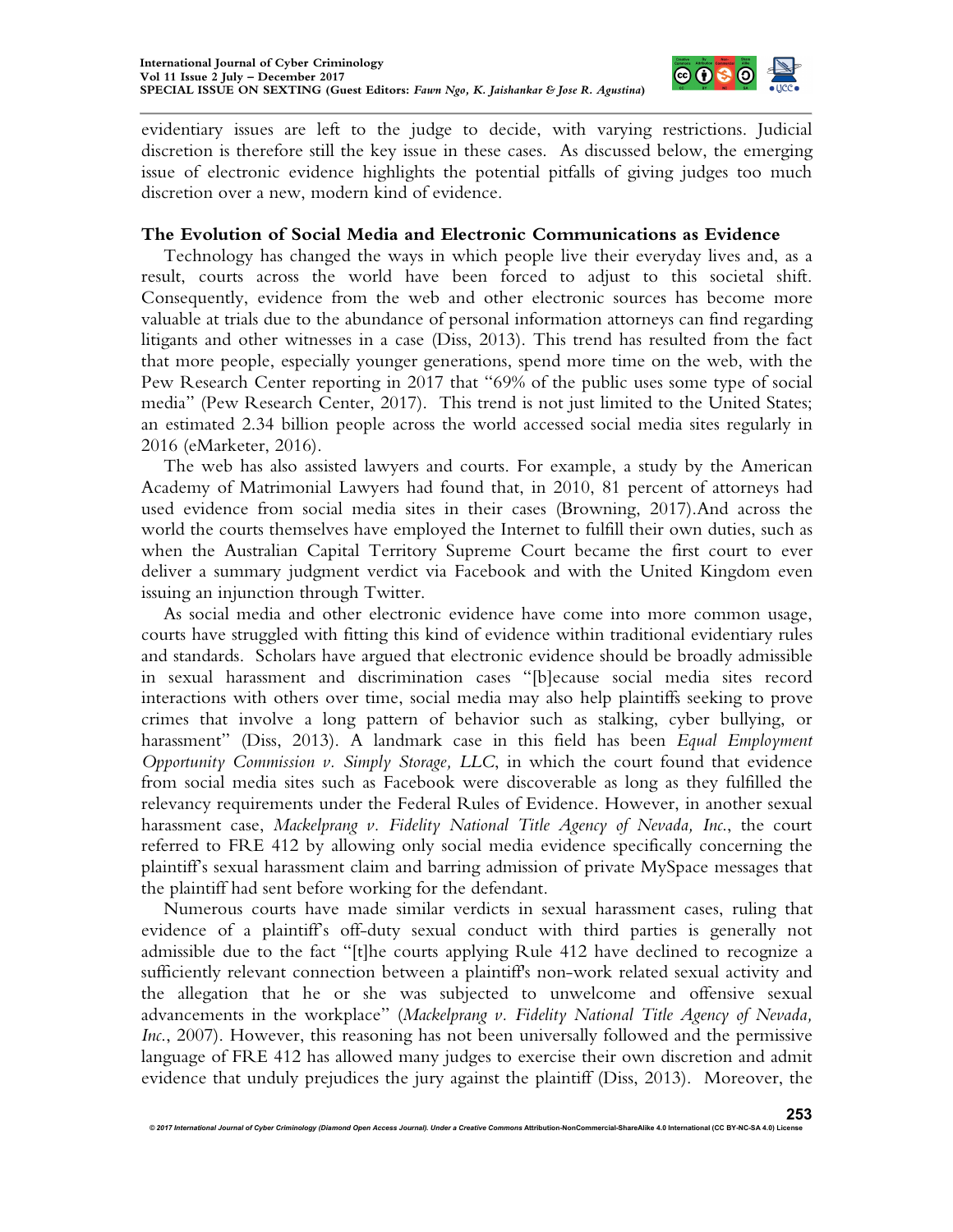controversy over how electronic evidence should be handled by the courts goes beyond this line of cases and also implicates how this kind of evidence is perceived in sexual assault cases globally.

#### **Sexting and Rape Shield Laws**

1

Despite the existence of rape shield laws and similar legislation around the world, courts vary in each jurisdiction on how to best handle electronic evidence relating to a victim's prior sexually explicit statements or activity online, including sexting. Sexting takes many different forms but the National Center for Missing & Exploited Children defines sexting as "youth sending sexually explicit messages or sexually explicit photos of themselves or others to their peers" (Mummert 2010). While, traditionally, this form of communication has been linked to teenagers and mobile devices, the proliferation and explosion of technology has allowed citizens in all demographics to engage in the practice with a myriad of electronic devices, with studies finding that one in three adults in the United States have engaged in some form of sexting (Pepitone, 2014). When this kind of action takes place or is implicated in a sexual assault case, the question then becomes whether or not such evidence should be affected by the jurisdiction's rape shield law or not. $6$ 

With regard to rape shield laws in the United States, while most state statutes follow FRE 412, there are differences in how these laws handle evidence, including electronic evidence that is brought forward to discredit a victim (Ashtari & Thompson, 2006). For example, in Delaware, the defendant can introduce electronic evidence to attack a victim's character "[i]f the evidence proposed to be offered by the defendant regarding the sexual conduct of the complaining witness is relevant," as opposed to Alabama where such evidence can be admitted "[i]f past sexual behaviors directly involved the participation of the accused." Generally, however, courts will engage in a balancing test on a case-by-case basis to "determine whether the rule relied upon for the exclusion of evidence is 'arbitrary or disproportionate' to the 'State's legitimate interests'" (*Montgomery v. Commonwealth*, 2010).

Factors the courts have considered in these cases have included the evidence's importance to the defendant's case, the probative value of the evidence, and the prejudicial effect of such evidence on the jury. For instance, in *Montgomeryv. Commonwealth*, the Kentucky Supreme Court upheld barring admission of the victim's sexually explicit MySpace page due to the fact "the excluded evidence posed a substantial threat of casting [the complainant's] character in a bad light and distracting the jury from the real issues in the case, the principal evils which KRE 412's shield is intended to avoid." Likewise, in the Pennsylvania case *Commonwealth v. Morgan*, the court held that preventing the defendant from introducing evidence from the victim's Facebook page was not an abuse of discretion because of the overwhelming physical evidence presented at trial and "[t]he proposed evidence was not "so highly probative of the witness's credibility that such evidence [was] necessary to allow/permit a jury to make a fair determination of the defendant's guilt or innocence."

<sup>6</sup> Of course, electronic evidence must also satisfy several other rules of evidence before it can be admitted in court, such as relevance and authenticity requirements. *See* Diss, 2013.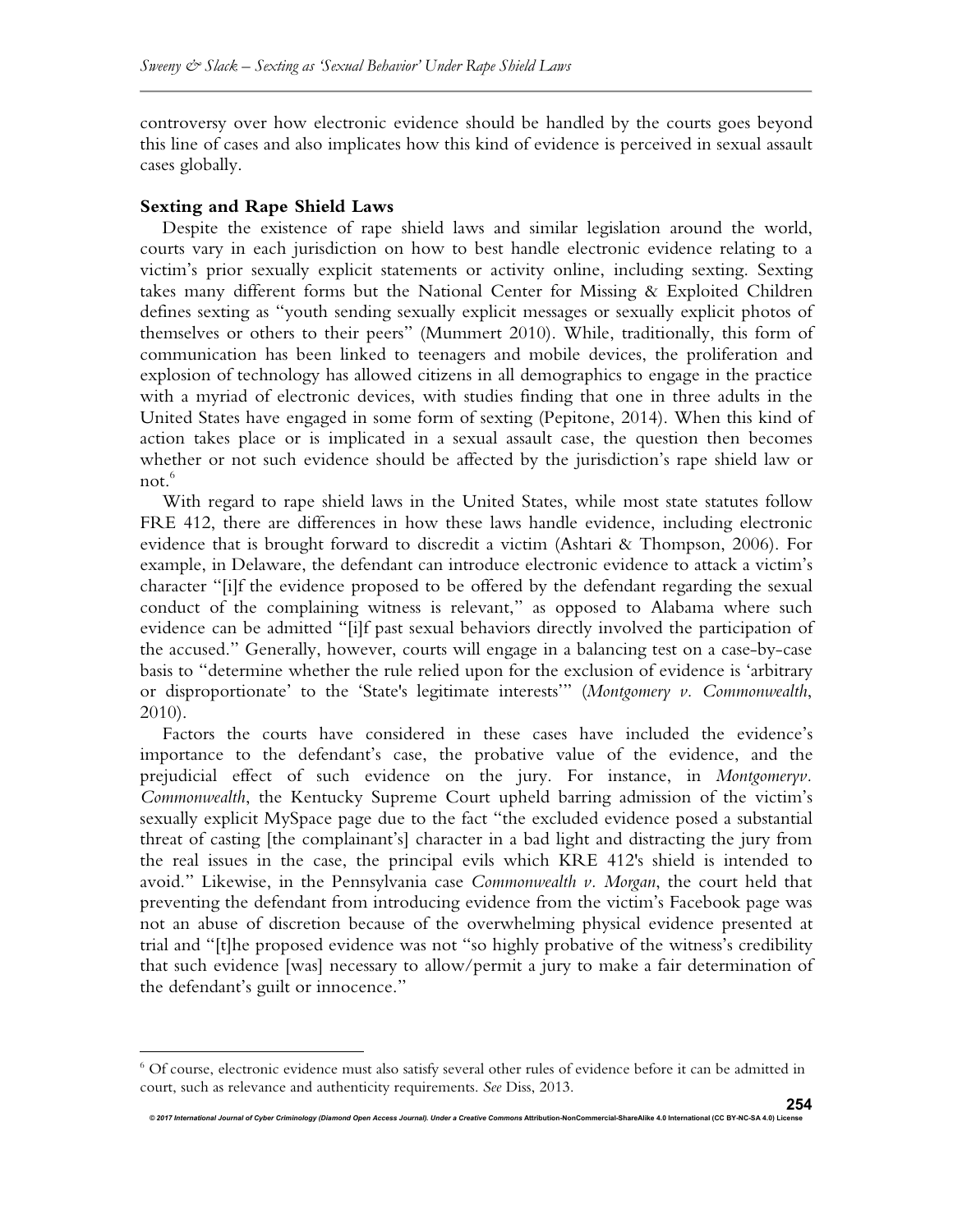

However, other jurisdictions have interpreted their own rape shield laws differently. For example, in Oregon, a defense attorney was able to use evidence from the victim's MySpace page to dismiss a sexual assault charge that was brought before a grand jury (Ward, 2007). A North Carolina court likewise admitted evidence from a victim's MySpace page that contained suggestive photos of the victim and contained statements that contradicted the victim's testimony (*In re K.W*., 2008).

And defense attorneys and other scholars have argued that such evidence should be admissible even under rape shield laws because of the lessened expectation of privacy one enjoys on the Internet and when communicating electronically, stating that "if a litigant feels that information was good enough to share with his or her Facebook 'friends' and later asserts claims to which that information may be relevant, then the information is good enough to produce to the other side in discovery" (Koslow, 2013). In fact, the Sixth Circuit recognized in *Guest v. Leis* that social media "[u]sers would logically lack a legitimate expectation of privacy in the materials intended for publication or public posting." Scholars also argue that barring the admission of such evidence deprives the defendant of their Sixth Amendment right to confront their accuser and makes it easier for women to make false rape allegations (Koslow, 2013).

Ultimately, while there has been little case law on how sexting would be handled under these preexisting rape shield laws, prior cases involving social media evidence indicate that sexting messages would be treated similarly to other forms of electronic communication. Thus, courts would most likely handle this issue on a case by case basis by relying on whether the evidence is relevant and authenticated before applying a balancing test to determine if the evidence should be admitted at trial or not. Factors that may be considered include the probative value of the evidence, the prejudicial effect the evidence may have on the jury, whether barring the admission of the evidence will deprive the defendant of their right to confront their accuser, and whether the evidence deals with sexual conduct or behavior.

A key issue that may develop is the fact that no current rape shield law statutorily defines whether electronic communications are considered sexual "conduct" or "behavior," which would make them inadmissible under rape shield laws (Janzen, 2015). Therefore, judges must use their own discretion and experiences to determine whether or not such communications are considered sexual "conduct" or "behavior."

In the United States, the advisory committee notes for FRE 412 include a definition of sexual behavior, which encompasses "all activities that involve actual physical conduct . . . or that imply sexual intercourse or sexual contact." In addition, the advisory committee notes state that the word "behavior" should be construed to include activities of the mind, such as fantasies and dreams." Such a broad definition of behavior could easily include sexting. Among state courts, however, there is a jurisdictional split as to whether prior sexual conduct only includes physical sexual acts or whether it can include "expressed willingness to engage in physical contact" (DaSilva, 2008). Similar differences exist internationally. For example, in the United Kingdom, rape shield laws include statements regarding prior sexual acts, as long as those statements are not being used to impeach the witness's credibility (*R v. W*, 2005).

Given the age of some judges on the bench (Goldstein, 2011) and the fact many judges struggle with understanding new technological advances (Sullivan, 2015); it is difficult to predict how judges will view sexting evidence. However, the rise of sexting over the past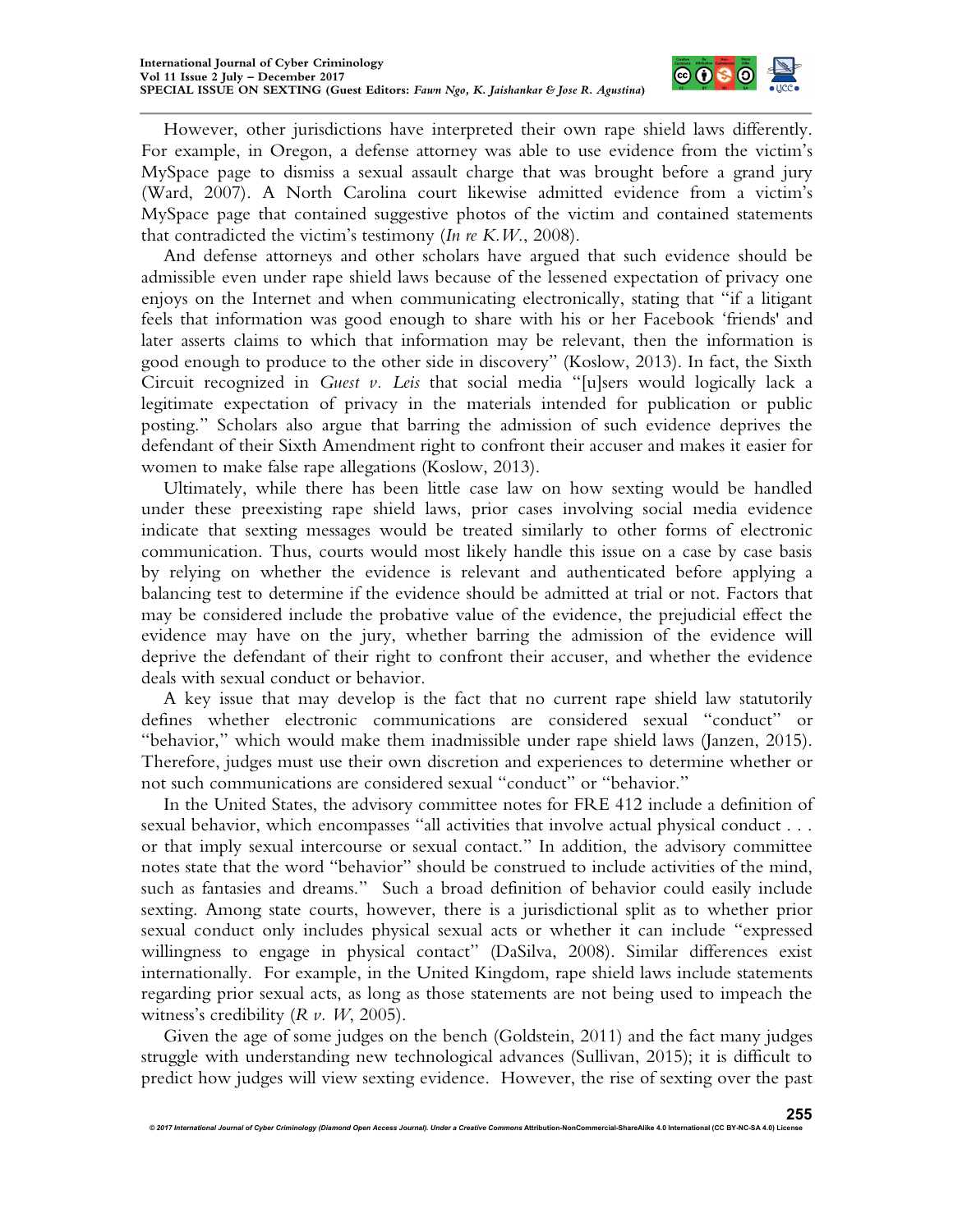few years (Scientific American, 2017) and its potential use in sexual assault cases indicate that this question will be tackled sooner or later by the courts in due time. Without further reform, this issue will most likely be resolved by judges on a jurisdictional basis and may result in evidence being admitted that "can be irrevocably damaging to victims during a rape or sexual assault trial" (Janzen, 2015).

There are several reasons why sexting should be considered sexual conduct or behavior. First, not all sexting consists of sexually explicit words or messages. More often, sexting is the transmission of sexually explicit images, which is more akin to a sexual act. In addition, some types of sexting are considered sexual acts under criminal law, which, in many jurisdictions, explicitly criminalizes the transmission or even possession of sexually explicit images of minors (Sweeny, 2014a).

More importantly, however, evidence of prior sexting carries little probative value. Although it may be a sexualized act, sexting is not the same as engaging in sexual activity with another person. The prevalence of sexting among teens compared to rates of sexual activity indicates that many teens who engage in sexting are not sexually active.<sup>7</sup> In fact, some scholars have compared it to flirting (Haynes, 2012), which is a far cry from a consensual sexual encounter; especially if the complainant engaged in sexting with people other than the defendant. Accordingly, sexting should be considered sexual conduct or behavior under rape shield laws.

However, even if sexting were covered by rape shield laws, that is no guarantee that it will be excluded from trial. As noted above, most rape shield laws require judges to weigh the evidence's probative value against its prejudicial effect and it is here that rape shield laws may fail to protect victims. Evidence of sexting, especially among teenaged girls, is likely to be extremely prejudicial against the complainant. Although common among young people, prior zealous prosecutions of sexting under child pornography laws, despite any evidence of lack of consent or other wrongdoing, indicates that police, prosecutors, and judges view sexting as a criminal act itself, which can only lead to mistrust and disapproval of a sexting complainant (Sweeny, 2014a).

More troublingly, not everyone who engages in sexting does so consensually, as a study by *The Washington Post* has shown. *The Washington Post*'s survey of 480 of undergraduates revealed that "71 percent had sexted — and 20 percent, one in five, had been coerced into sending the messages" (Dewey, 2015). Accordingly, evidence of prior acts of sexting has little bearing on a complainant's likelihood of consenting to sexual acts with a defendant. However, the large amount of deference given to judges in rape shield evidence decisions in the vast majority of jurisdictions could easily result in judges overvaluing evidence of prior acts of sexting and allowing that evidence in despite its low probative value.

#### **Conclusion**

 $\overline{a}$ 

Rape shield laws, although increasingly common internationally, take various forms and have varying levels of effectiveness. Many countries still struggle with balancing the desire to protect victims and encourage sexual assault reporting, with the need to protect the defendant's right to a fair trial. Judicial discretion, though arguably useful to help

<sup>7</sup>*Compare* Centers for Disease Control and Prevention, 2015 (In a 2015 survey, 41 percent of high school students surveyed reported that they had had sexual intercourse) *with* (Martinez-Prather & Vandiver, 2014) (56 percent of college students surveyed said they had received a sexting image in high school).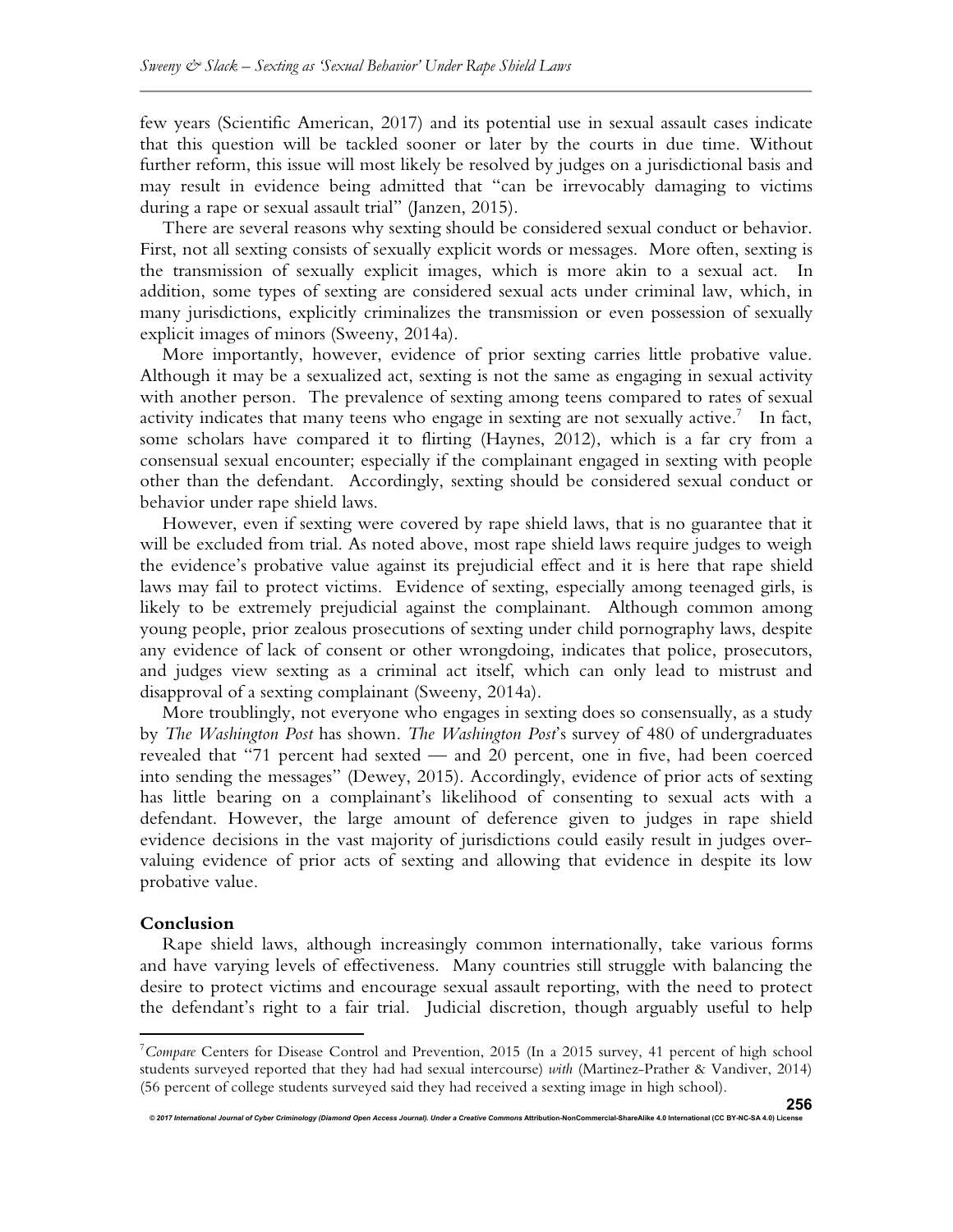

strike the right balance, has shown itself to be too dismissive of the privacy of sexual assault victims. Accordingly, rape shield laws have been and are still currently being reformed around the world.

Despite their flaws, these laws are still an improvement over prior tendencies to allow defense attorneys to discredit and humiliate victims. Rape shield laws therefore need to be read more expansively, with greater emphasis placed on the limited evidentiary value of prior sexual conduct. More specifically, rape shield laws, whenever possible, should be interpreted to include sexting and judges should be educated on the prevalence of sexting and its role in the lives of teenagers and young adults. Doing so will fulfill these laws' purpose of protecting victims from being put on trial themselves, which will hopefully lead to higher reporting rates and convictions for sexual assault.

## **Acknowledgement**

*The authors' sincerely thank Emily Mawdsley for her research assistance and Mrs. Katy Blair Cecil for her help with this paper and her continuous, invaluable support.*

## **References**

- Ashtari, B., & Thompson, I. (2012). Rape Shield Laws and Social Networking Websites: Is there any Privacy Left to Protect? *Federal Crime Defense Journal*, *2*, 72-95.
- Anderson, M. J. (2002). From Chastity Requirement to Sexuality License: Sexual Consent and a New Rape Shield Law. *George Washington Law Review*, *70*, 51-162.
- Bain, L. M. (2010). The Failures of 'Shield Legislation': Sexual History Evidence, Feminism and the Law. *Aberdeen Student Law Review*, *1*, 96-110.
- Browning, J. (2011). Digging for the Digital Dirt: Discovery and Use of Evidence from Social Media Sites. *SMU Science& Technology Law Review*, 14, 465-96.
- Capers, B. (2013). Real Women, Real Rape. *UCLA Law Review*, *60*, 826-80.
- Capowski, J. J. (2012) China's Evidentiary and Procedural Reforms, the Federal Rules of Evidence, and the Harmonization of Civil and Common Law, *Texas International Law Journal*, *46*, 455-502.
- Centers for Disease Control and Prevention. 2015. Sexual Risk Behaviors: HIV, STD, & Teen Pregnancy Prevention. Retrieved from

https://www.cdc.gov/healthyyouth/sexualbehaviors.

- Commonwealth v. Morgan, 2015 WL 9263617 8 (S.C. Penn. 2015).
- DaSilva, L. (2008). The Next Generation of Sexual Conduct: Expanding the Protective Reach of Rape Shield Laws to Include Evidence Found on Myspace. *Suffolk Journal of Trial & Appellate Advocacy, 13*, 211-30.
- Dewey, C. (2015 Apr. 28). The sexting scandal no one sees. *The Washington Post*. Retrieved from https://www.washingtonpost.com/news/theintersect/wp/2015/04/28/the-sexting-scandal-no-one-sees.
- Diss, L. (2013). Whether You "Like" It or Not: The Inclusion of Social Media Evidence in Sexual Harassment Cases and How Courts Can Effectively Control It. *Boston College Law Review*, *54*, 1841-80.
- Dublin Rape Crisis Centre. (1998). The Legal Process and Victims of Rape. *Trinity College*. Retrieved from http://www.drcc.ie/wpcontent/uploads/2011/03/rapevic.pdf.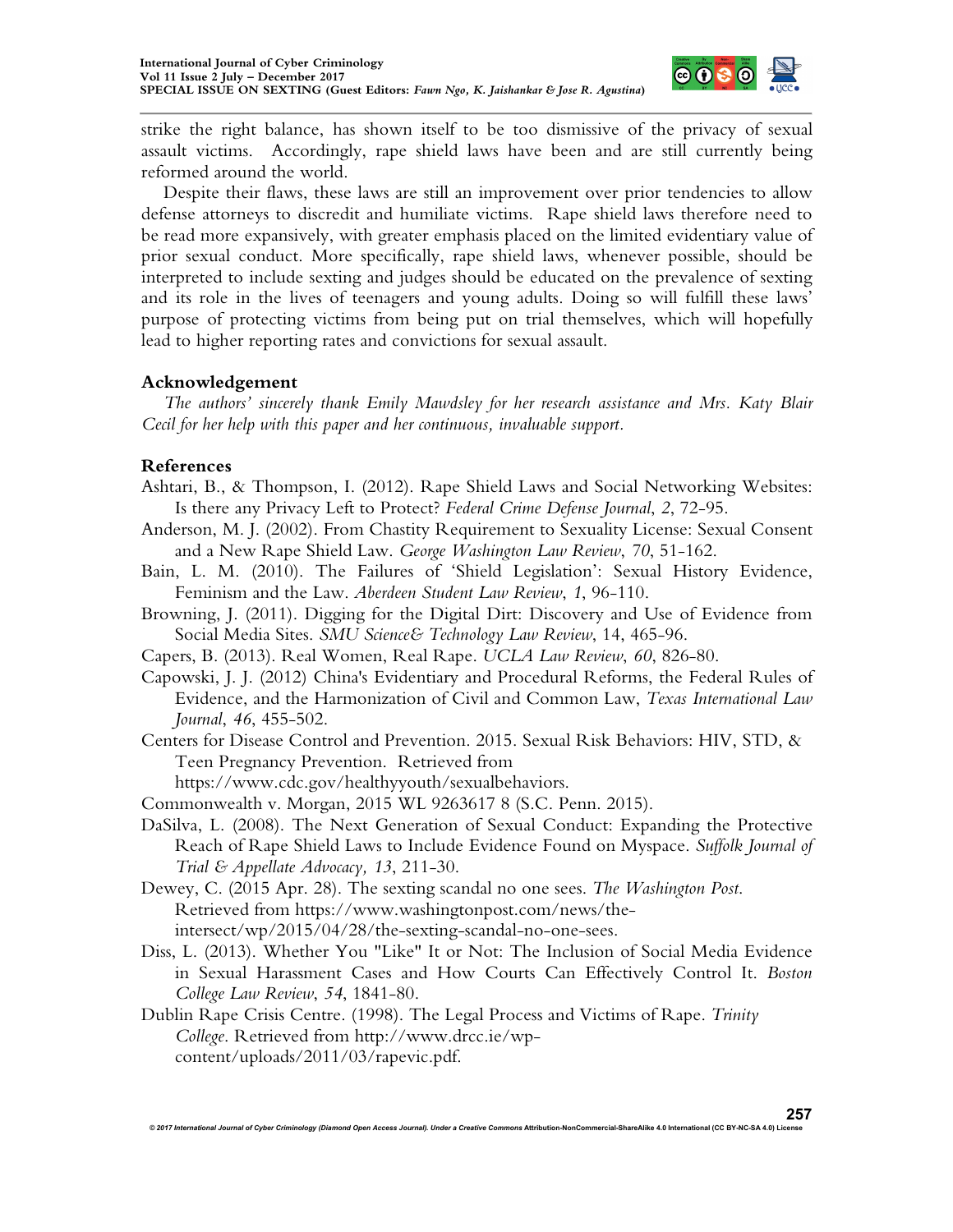- Duggan, M. (2014). Online Harassment. *Pew Research Center*. Retrieved from http://www.pewinternet.org/2014/10/22/online-harassment.
- EEOC v. Simply Storage Management, LLC., 270 F.R.D. 436 (S.D. Ind. 2010).
- eMarketer. (2016). Nearly One-Third of the World Will Use Social Networks Regularly This Year. *eMarketer*. Retrieved from https://www.emarketer.com/Article/Nearly-One-Third-of-World-Will-Use-Social-Networks-Regularly-This-Year/1014157.
- European Union Agency for Fundamental Rights. (2014). Violence Against Women: An EU-wide Survey. Retrieved from http://fra.europa.eu/sites/default/files/fra-2014 vaw-survey-main-results-apr14\_en.pdf.
- Galvin, H.R. (1986). Shielding Rape Victims in the State and Federal Courts: A Proposal for the Second Decade. *Minnesota Law Review*, 70, 763-916.
- Goldstein, J. (2011). The Oldest Bench Ever. *Slate*. Retrieved from http://www.slate.com/articles/news\_and\_politics/jurisprudence/2011/01/the\_oldest \_bench\_ever.html.
- Guest v. Leis, 255 F.3d 325, 333 (6th Cir. 2001).
- Haynes, A. M. (2012). The Age of Consent: When Is Sexting No Longer "Speech Integral to Criminal Conduct"? *Cornell Law Review*, 97, 369-404.
- Hunt, E. (2016, Mar. 7). Online Harassment of Women at Risk of Becoming 'Established Norm', study finds. *The Guardian*. Retrieved from https://www.theguardian.com/lifeandstyle/2016/mar/08/online-harassment-ofwomen-at-risk-of-becoming-established-norm-study.
- Indian Express (2017, May 5). Nirbhaya Gangrape Case 2012: A Look at What All has Happened over the Years. *Indian Express*. Retrieved from http://indianexpress.com/article/india/nirbhaya-gangrape-case-2012-a-look-at-whatall-has-happened-over-the-years-4641418.
- In re K.W., 666 S.E.2d 490 (N.C. Ct. App. 2008).
- Janzen, S. (2015).Amending Rape Shield Laws: Outdated Statutes Fail to Protect Victims on Social Media, *John Marshall Law Review*, *48*, 1113-18.
- Kennedy, J., et al. (2012). How Protected is she? Fairness and the Rape Victim Witness in Australia. *Women's Studies International Forum*, *35*, 334-42.
- Koslow, S. (2013).Rape Shield Laws and the Social Media Revolution: Discoverability of Social Media-It's Social Not Private. *Touro Law Review*, *29*, 844-58.
- Lenhart. A. (2015, Apr. 9). Teens, Social Media & Technology Overview 2015.Retrieved from http://www.pewinternet.org/2015/04/09/teens-social-media-technology-2015.
- Loewen, K. (2015). Rejecting the Purity Myth: Reforming Rape Shield Laws in the Age of Social Media, *UCLA Women's Law Journal, 22*, 151-66.
- Mackelprang v. Fidelity National Title Agency of Nevada, Inc., 2007 WL 119149 6 (D. Nev. 2007).
- Maggard, J. (2005). Courting Disaster: Re-Evaluating Rape Shields in Light of People v. Bryant, *Ohio State Law Journal* 66, 1354–55.
- Martinez-Prather, K., & Vandiver, D. M. (2014). Sexting Among Teenagers in the United States: A Retrospective Analysis of Identifying Motivating Factors, Potential Targets, and the Role of a Capable Guardian. *International Journal of Cyber Criminology*, *8*(1), 21-35.

*© 2017 International Journal of Cyber Criminology (Diamond Open Access Journal). Under a Creative Commons* **Attribution-NonCommercial-ShareAlike 4.0 International (CC BY-NC-SA 4.0) License**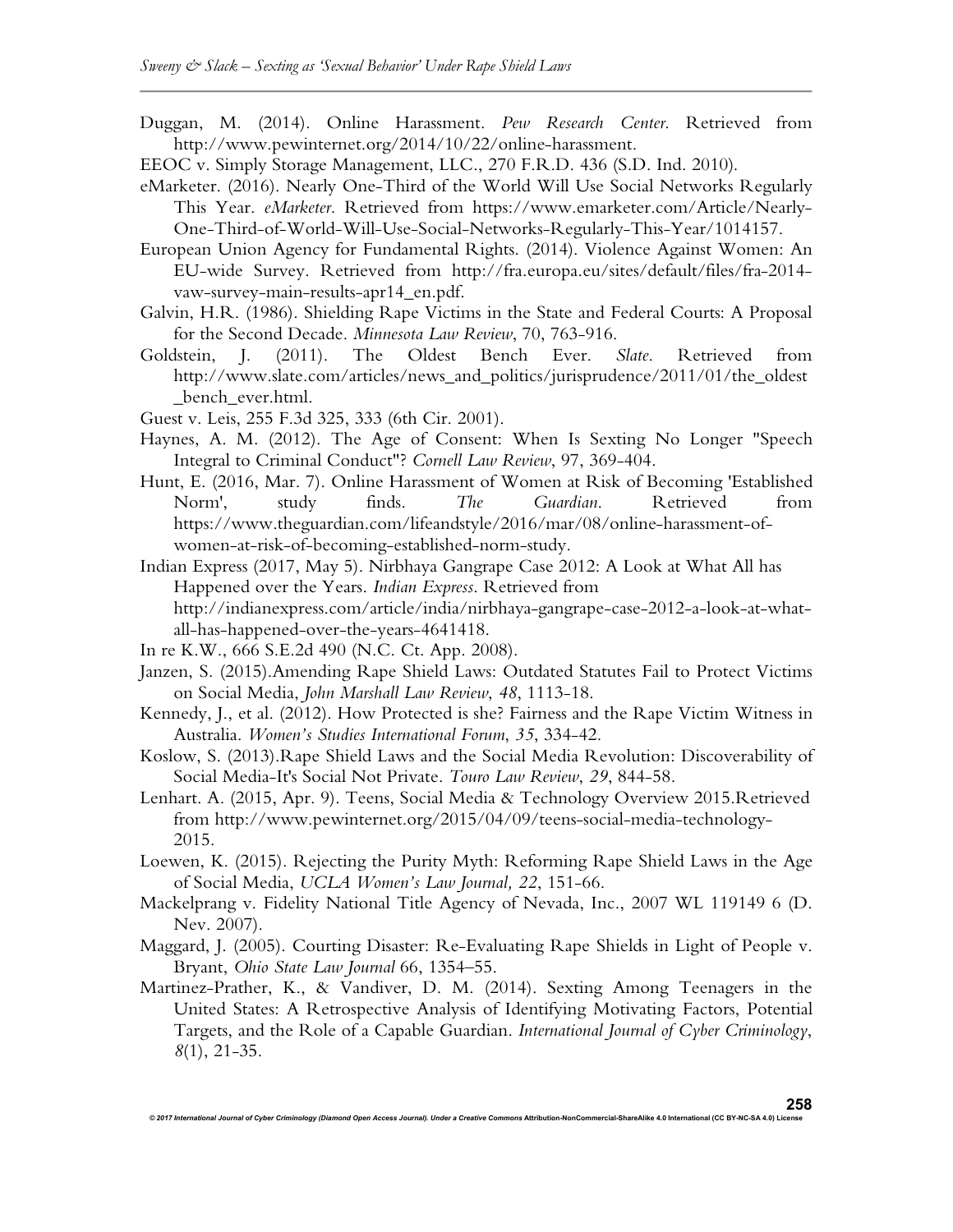

- McEwan, J. (2006). "I Thought She Consented": Defeat of the Rape Shield or the Defence that Shall Not Run? *Criminal Law Review*, 15-22.
- Montgomery v. Commonwealth, 320 S.W.3d 42 (Ky. 2010)
- Mummert, R. (2010). Sexting and the Law: How Lack of Reform in California Puts Teenagers in Jeopardy of Prosecution Under Child Pornography Laws Enacted to Protect Them. *Western State University Law Review*, *38*, 71-92.
- People v. Collins, 186 N.E.2d 33 (Ill. 1962).
- People v. Johnson, 39 P. 622, 623 (Cal. 1895).
- Pepitone, J. (2014, Feb. 4). Scandalous Stats: Half of Adults' Phones Contain 'Sexting' Content. *NBC News*. Retrieved from http://www.nbcnews.com/tech/mobile/scandalous-stats-half-adults-phones-containsexting-content-n22121.
- Pesta, A. (2012, Oct. 10). 'Thanks for Ruining my Life'. *Newsweek*. Retrieved fromhttp://www.newsweek.com/thanks-ruining-my-life-63423.
- Pew Research Center. (2017). *Social Media Fact Sheet*. Retrieved from http://www.pewinternet.org/fact-sheet/social-media.
- R. v A (Complainant's Sexual History), [2001] H.R.L.R. 48 (U.K.).
- R v Seaboyer, [1991] 2 S.C.R. 577 (Canada).
- R v. T; R v. H, [2002] All ER 683 (U.K.).
- R v. W, [2005] Crim LR 965 (U.K.)
- Radacic, I., & Turkovic, K. (2010). *Rethinking Croatian Rape Laws,* in *Rethinking Rape Law: International and Comparative Perspectives*. London, England: Routledge.
- Rudstein, D. (1976). Rape Shield Laws: Some Constitutional Problems. *William & Mary Law Review,* 18, 14-46.
- S v. Zuma, [2006] ZAKZHC 22 (South Africa).
- Salter, M. (2013). Justice and Revenge in Online Counter-publics: Emerging Responses to Sexual Violence in the Age of Social Media. *Crime, Media, Culture: An International Journal, 9*(3), 225-42.
- Scientific American. (2017). Sext Much? If so, You're not Alone. *Scientific American*. Retrieved from https://www.scientificamerican.com/article/sext-much-if-so-yourenot-alone.
- Smith, R. (1997). Protecting the Victim: Rape and Sexual Harassment Shields Under Maine and Federal Law. *Maine Law Review*, *49*, 443-513.
- Sullivan, C. (2015). Judges Know Nothing About Technology, Judge Says. *FindLaw*. Retrieved from http://blogs.findlaw.com/technologist/2015/07/judges-knownothing-about-technology-judge-says.html.
- Sweeny, J. (2014a). Sexting and Freedom of Expression: A Comparative Approach. *Kentucky Law Journal*, *102*, 103-46.
- Sweeny, J. (2014b). Undead Statutes: The Rise, Fall, and Continuing Uses of Adultery and Fornication Criminal Laws, *Loyola University Chicago Law Journal, 46*, 127-73.
- Suzuki, Y. (2016). Sexual Violence in Japan: Implications of the Lay Judge System on Victims of Sexual Violence. *Journal of Law and Criminal Justice*, *4*(1), 77-80.

State v. Sibley, 33 S.W. 167, 171 (Mo. 1895).

Tanford, J. A., & Bocchino, A. J. (1980). Rape Victim Shield Laws and the Sixth Amendment. *University of Pennsylvania Law Review*, *128*, 544-97.

*© 2017 International Journal of Cyber Criminology (Diamond Open Access Journal). Under a Creative Commons* **Attribution-NonCommercial-ShareAlike 4.0 International (CC BY-NC-SA 4.0) License 259**